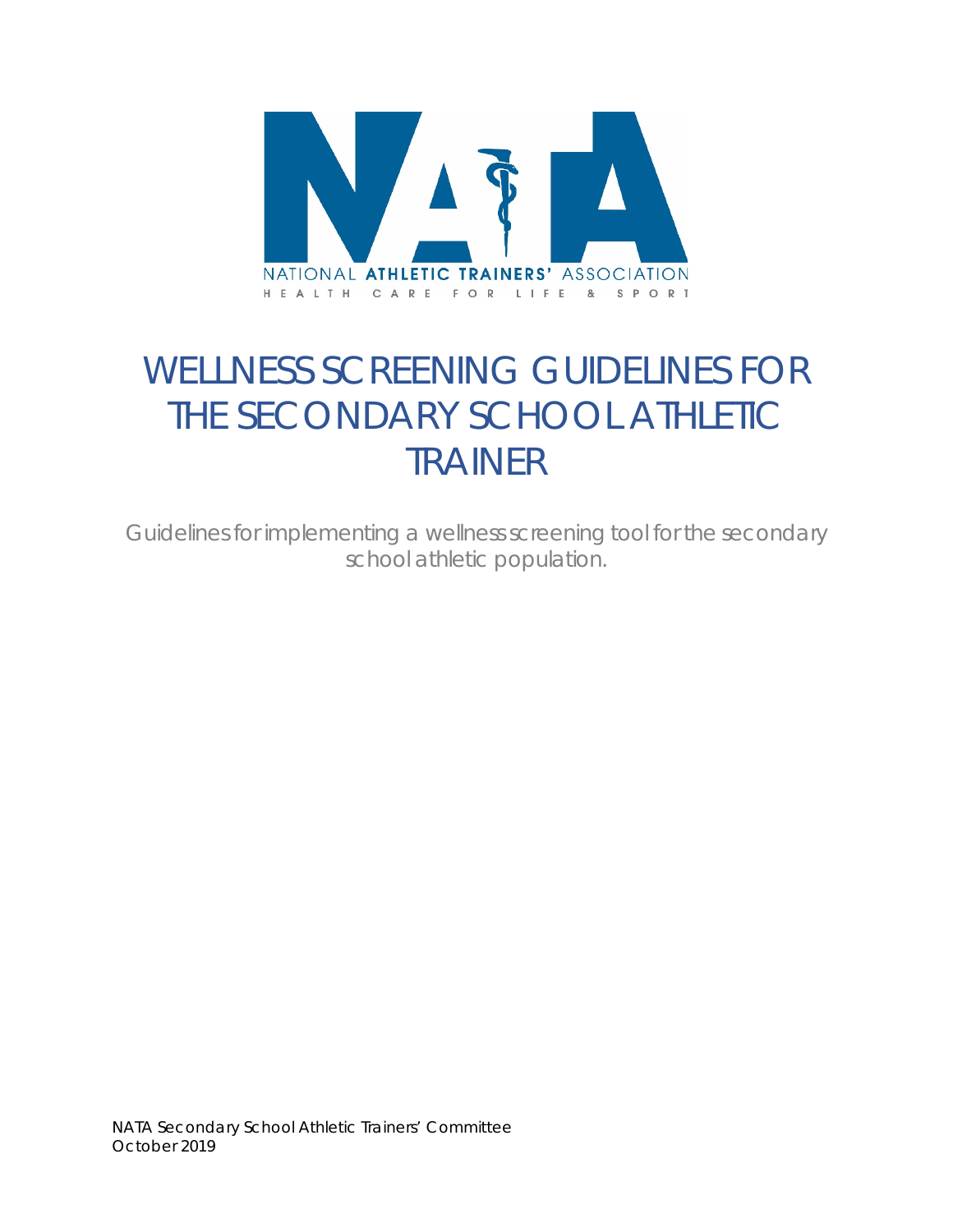# WELLNESS SCREENING GUIDELINES FOR THE SECONDARY SCHOOL ATHLETIC TRAINER

#### *Disclaimer of Liability*

The materials and information provided in the National Athletic Trainers' Association ("NATA") "Wellness Screening Guidelines for the Secondary School Athletic Trainer" (the "Guidelines") are educational in nature and published as a resource for NATA members and is intended solely for personal use/reference in the manner described herein.

NATA has taken reasonable efforts to ensure that all materials included in the Guidelines are accurate and consistent with standards of good practice in the general athletic trainers' industry. As research and practice advance, however, standards may change. For this reason, it is recommended that NATA members evaluate the applicability of any materials included in the Guidelines in light of particular situations and changing standards.

In no event shall the National Athletic Trainers' Association, its directors, officers, or employees be held liable for any losses, injury, damages, or any other consequences resulting from, or arising in connection with, the use or reliance on any materials provided in or accessed via the Guidelines. By accessing the Guidelines, all NATA members who make use of the Guidelines agree to indemnify, defend and hold harmless the National Athletic Trainers' Association, its directors, officers, or employees, from and against any and all losses, costs, expenses, claims, damages and liabilities related to or associated with the NATA member's use of the Guidelines, including but not limited to any and all losses, costs, expenses, claims, damages and liabilities arising from or related to the improper use of the Guidelines. By accessing the Guidelines, all NATA members who make use of the Outline agree to abide by applicable state laws, and NATA standards, rules and regulations regarding the lawful practice of athletic training.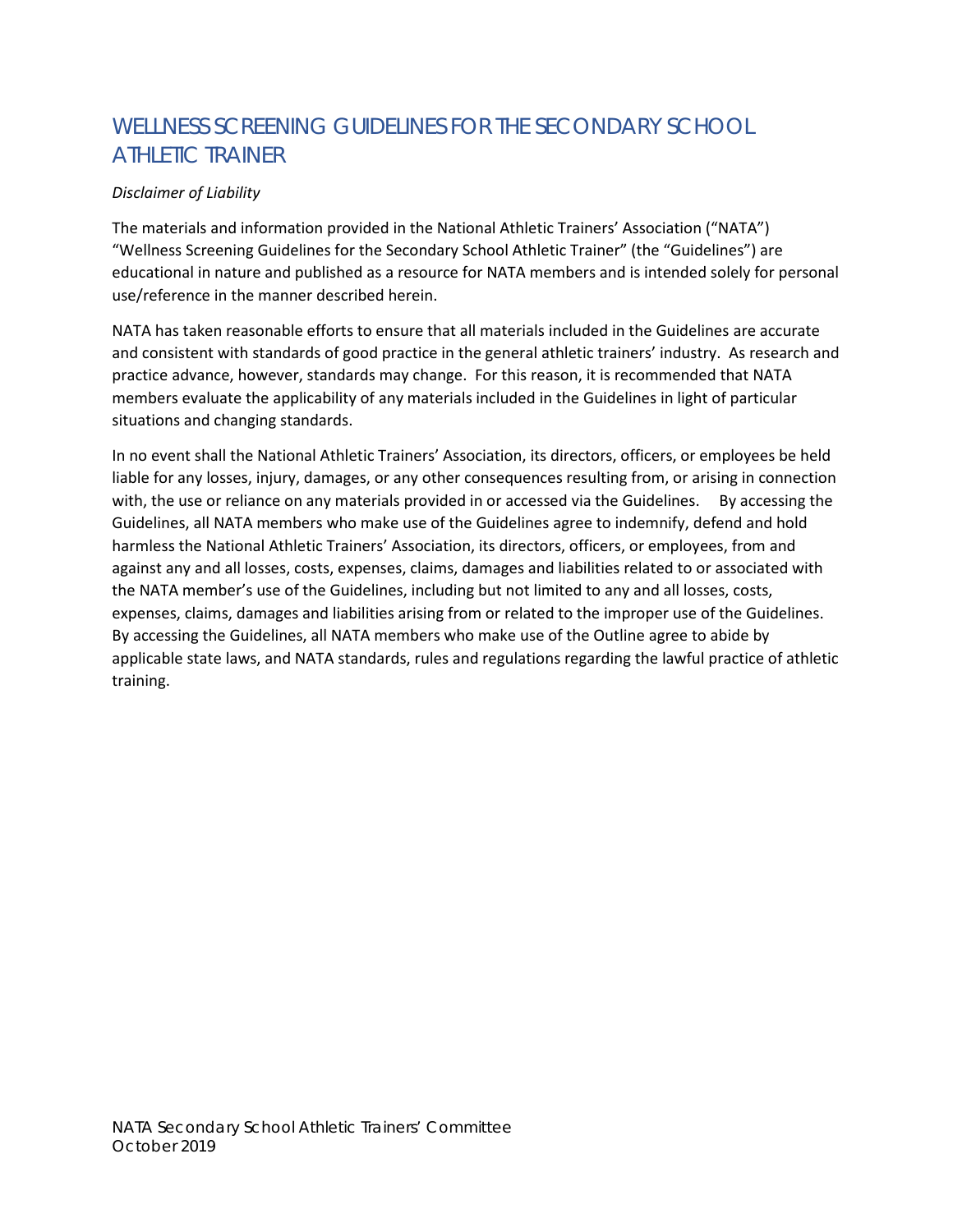#### INTRODUCTION

There is an ever-increasing emphasis on mental health across the world. Athletic trainers (ATs) in the secondary school have a unique perspective in health care that positions them be to have regular and frequent interactions with their patients. As such, ATs in the secondary school must be knowledgeable, prepared and proactive in addressing any mental health concern that their patients might experience.

Each year, more research and resources are developed related to the mental health in the secondary school. In 2015, the Journal of Athletic Training published the "Inter-Association Recommendations for [Developing a Plan to Recognize and Refer Student-Athletes With Psychological Concerns at the](https://natajournals.org/doi/full/10.4085/1062-6050-50.3.03)  [Secondary School Level: A Consensus Statement,](https://natajournals.org/doi/full/10.4085/1062-6050-50.3.03)" which outlines data related to the mental health problems that secondary school-aged athletes face, behaviors that the athletic health care team should monitor, and recommendations for referral to the proper allied health care professional for treatment of such issues. In 2016 the NATA Secondary School Athletic Trainers' Committee (SSATC) published the [Emergency Action Plan Guidelines: Mental Health Emergency in Secondary School Athletes](https://www.nata.org/sites/default/files/mental_health_eap_guidelines.pdf) document to increase the recognition and management of mental health crises within the secondary school setting. This document will focus on a specific method for monitoring behaviors specific to secondary school aged athletes throughout the school year.

## RATIONALE – WHY IS THE SCREENING NECESSARY?

Throughout the course of a school year, a secondary school aged athlete may face a myriad of situations that bring about both positive and negative emotional and psychological responses. These situations may involve home life, school life, sport life, social life, or a combination of the sort. While the athletic health care team often has frequent contact with student athletes to potentially recognize these situations, oftentimes student athletes may hide or deny their emotional or psychological responses in person. Therefore, it may be advantageous of the athletic health care team to administer frequent surveys electronically to all student athletes to assist in recognizing student athletes with concerns affecting not only their athletic experience but also their general wellbeing.

# EVIDENCE – WHAT DOES THE RESEARCH SAY?

Current research on the use of wellness screenings for athletic populations is lacking. The research available that is most appropriate to the secondary school student athlete demographic would be the [Strengths and Difficulties Questionnaire.](http://www.sdqinfo.org/a0.html) This questionnaire identifies many of the areas of concern that could impress negative emotional or psychological responses, including sleep, concentration, mood, stress, anxiety, substance use, and school and home environment. The most important aspect of implementing a wellness screening is the sensitivity and specificity of the questions asked. It is essential the survey identify those who have a concern, and to not identify those who do not (false positives vs. false negatives).

### EXAMPLES – WHAT DO WE HAVE OUT THERE SO FAR?

Currently there is no standard approach to designing a wellness screening tool. It is essential to tailor the questions to your demographic, as each school setting has a unique student population and culture. The Strengths [and Difficulties Questionnaire](http://www.sdqinfo.org/a0.html) is a great place to start, as it includes areas of discussion that you may wish to use to identify at-risk student athletes.